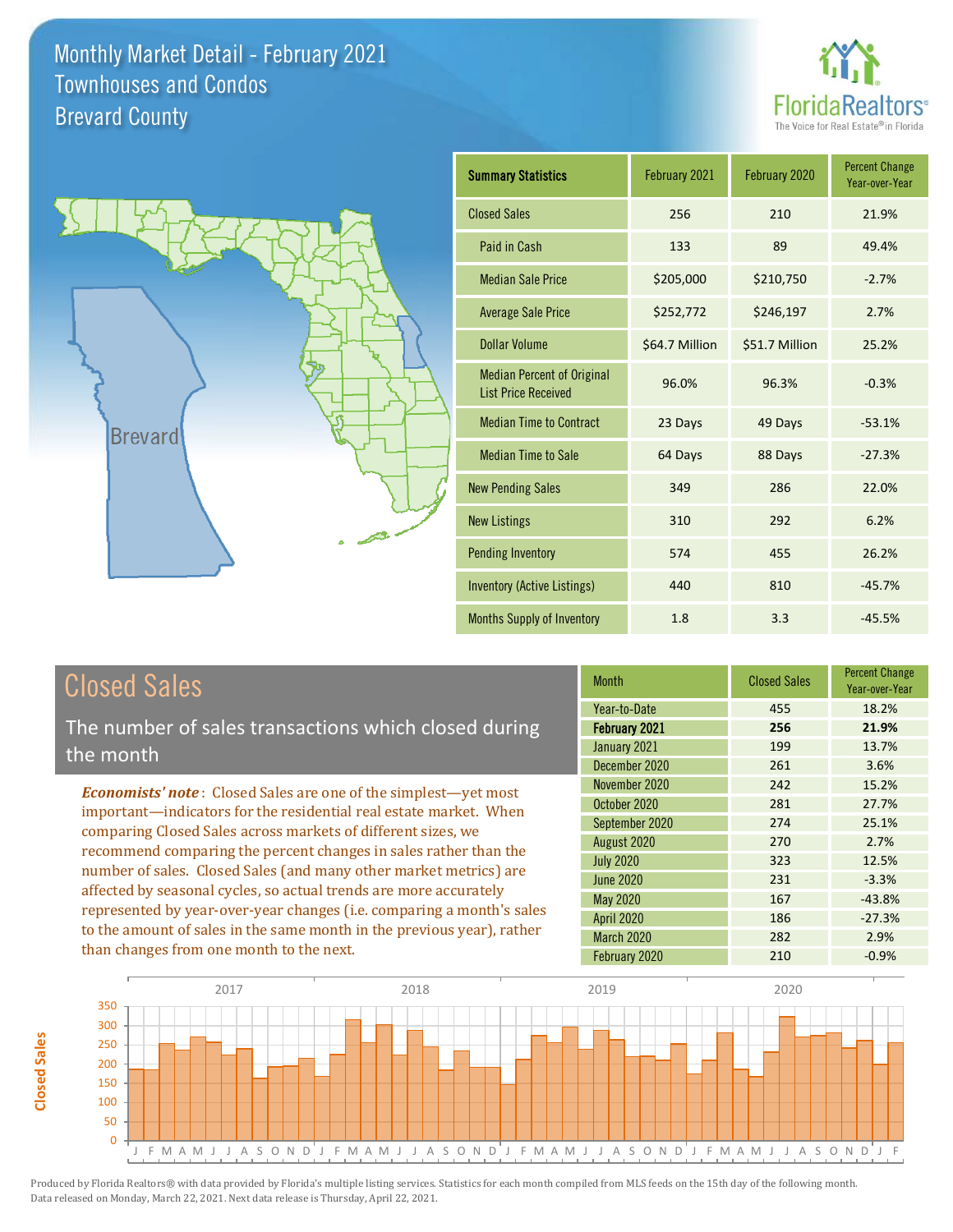this statistic should be interpreted with care.



68 -41.4%

| Cash Sales                                                                     | <b>Month</b>     | <b>Cash Sales</b> | <b>Percent Change</b><br>Year-over-Year |
|--------------------------------------------------------------------------------|------------------|-------------------|-----------------------------------------|
|                                                                                | Year-to-Date     | 224               | 26.6%                                   |
| The number of Closed Sales during the month in which                           | February 2021    | 133               | 49.4%                                   |
| buyers exclusively paid in cash                                                | January 2021     | 91                | 3.4%                                    |
|                                                                                | December 2020    | 104               | 16.9%                                   |
|                                                                                | November 2020    | 100               | 23.5%                                   |
|                                                                                | October 2020     | 124               | 19.2%                                   |
| <b>Economists' note:</b> Cash Sales can be a useful indicator of the extent to | September 2020   | 118               | 55.3%                                   |
| which investors are participating in the market. Why? Investors are            | August 2020      | 112               | $-8.2%$                                 |
| far more likely to have the funds to purchase a home available up front,       | <b>July 2020</b> | 147               | 20.5%                                   |
| whereas the typical homebuyer requires a mortgage or some other                | <b>June 2020</b> | 115               | 15.0%                                   |
| form of financing. There are, of course, many possible exceptions, so          | May 2020         | 74                | $-46.0%$                                |



## Cash Sales as a Percentage of Closed Sales

The percentage of Closed Sales during the month which were Cash Sales

*Economists' note* : This statistic is simply another way of viewing Cash Sales. The remaining percentages of Closed Sales (i.e. those not paid fully in cash) each month involved some sort of financing, such as mortgages, owner/seller financing, assumed loans, etc.

| <b>Month</b>         | <b>Percent of Closed</b><br>Sales Paid in Cash | <b>Percent Change</b><br>Year-over-Year |
|----------------------|------------------------------------------------|-----------------------------------------|
| Year-to-Date         | 49.2%                                          | 7.0%                                    |
| <b>February 2021</b> | 52.0%                                          | 22.6%                                   |
| January 2021         | 45.7%                                          | $-9.1%$                                 |
| December 2020        | 39.8%                                          | 12.7%                                   |
| November 2020        | 41.3%                                          | 7.0%                                    |
| October 2020         | 44.1%                                          | $-6.8%$                                 |
| September 2020       | 43.1%                                          | 24.2%                                   |
| August 2020          | 41.5%                                          | $-10.6%$                                |
| <b>July 2020</b>     | 45.5%                                          | 7.1%                                    |
| <b>June 2020</b>     | 49.8%                                          | 19.1%                                   |
| May 2020             | 44.3%                                          | $-3.9%$                                 |
| <b>April 2020</b>    | 36.6%                                          | $-19.2%$                                |
| <b>March 2020</b>    | 47.9%                                          | $-5.0%$                                 |
| February 2020        | 42.4%                                          | $-16.7%$                                |

February 2020 89 -17.6%

March 2020 135 -2.2%

April 2020



**Cash Sales**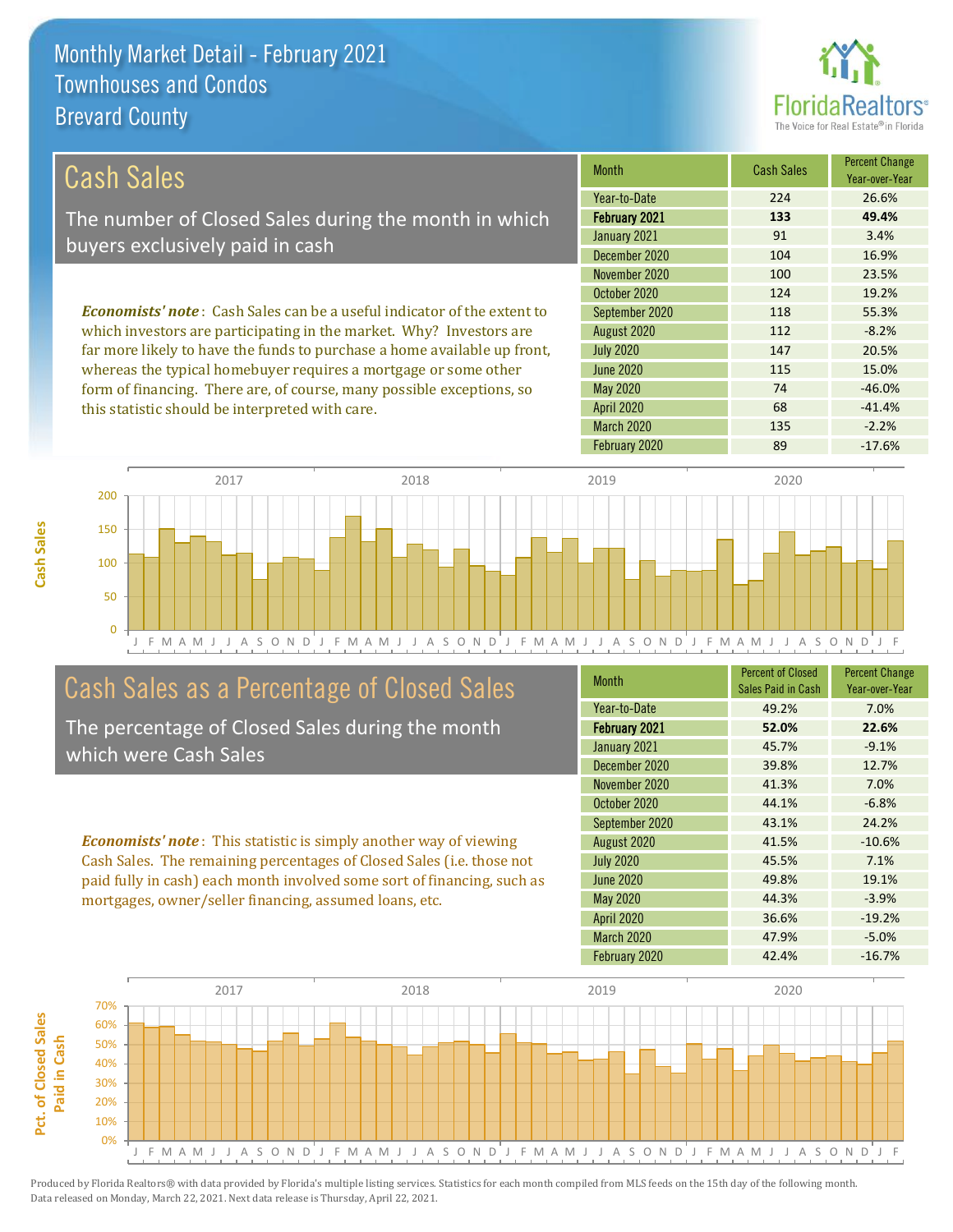

## Median Sale Price

The median sale price reported for the month (i.e. 50% of sales were above and 50% of sales were below)

*Economists' note* : Median Sale Price is our preferred summary statistic for price activity because, unlike Average Sale Price, Median Sale Price is not sensitive to high sale prices for small numbers of homes that may not be characteristic of the market area. Keep in mind that median price trends over time are not always solely caused by changes in the general value of local real estate. Median sale price only reflects the values of the homes that *sold* each month, and the mix of the types of homes that sell can change over time.

| <b>Month</b>     | <b>Median Sale Price</b> | <b>Percent Change</b><br>Year-over-Year |
|------------------|--------------------------|-----------------------------------------|
| Year-to-Date     | \$215,000                | 13.8%                                   |
| February 2021    | \$205,000                | $-2.7%$                                 |
| January 2021     | \$225,000                | 32.4%                                   |
| December 2020    | \$223,000                | 16.2%                                   |
| November 2020    | \$236,000                | 21.0%                                   |
| October 2020     | \$213,000                | 15.1%                                   |
| September 2020   | \$190,000                | $-5.0%$                                 |
| August 2020      | \$222,750                | 20.4%                                   |
| <b>July 2020</b> | \$215,000                | 17.5%                                   |
| <b>June 2020</b> | \$217,500                | 8.8%                                    |
| May 2020         | \$168,000                | $-10.2%$                                |
| April 2020       | \$214,950                | 23.9%                                   |
| March 2020       | \$205,000                | 10.8%                                   |
| February 2020    | \$210,750                | 21.5%                                   |



## Average Sale Price

The average sale price reported for the month (i.e. total sales in dollars divided by the number of sales)

*Economists' note* : Usually, we prefer Median Sale Price over Average Sale Price as a summary statistic for home prices. However, Average Sale Price does have its uses—particularly when it is analyzed alongside the Median Sale Price. For one, the relative difference between the two statistics can provide some insight into the market for higher-end homes in an area.

| <b>Month</b>         | <b>Average Sale Price</b> | <b>Percent Change</b><br>Year-over-Year |
|----------------------|---------------------------|-----------------------------------------|
| Year-to-Date         | \$258,254                 | 13.8%                                   |
| <b>February 2021</b> | \$252,772                 | 2.7%                                    |
| January 2021         | \$265,307                 | 30.1%                                   |
| December 2020        | \$263,143                 | 11.6%                                   |
| November 2020        | \$292,248                 | 27.7%                                   |
| October 2020         | \$260,515                 | 21.3%                                   |
| September 2020       | \$229,411                 | 2.2%                                    |
| August 2020          | \$260,285                 | 18.2%                                   |
| <b>July 2020</b>     | \$262,836                 | 23.5%                                   |
| <b>June 2020</b>     | \$266,487                 | 7.8%                                    |
| <b>May 2020</b>      | \$204,612                 | $-13.4%$                                |
| <b>April 2020</b>    | \$234,684                 | 2.7%                                    |
| March 2020           | \$268,049                 | 17.2%                                   |
| February 2020        | \$246,197                 | 15.3%                                   |

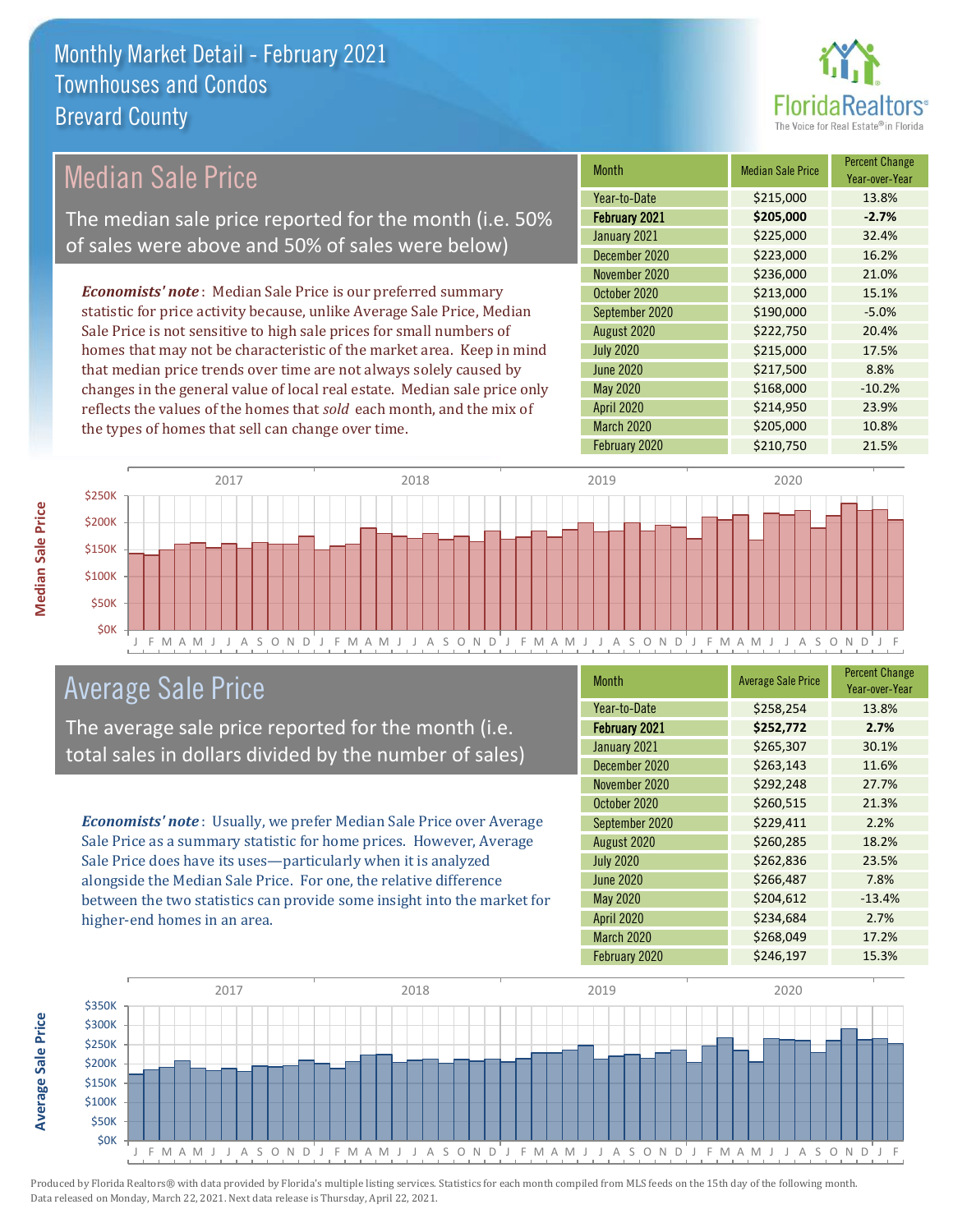

Year-over-Year

39.0%

\$34.2 Million -51.3%

\$43.7 Million -25.4%

Month **Dollar Volume** Percent Change

February 2021 **\$64.7 Million 25.2%** Year-to-Date \$117.5 Million 34.5%

January 2021 **\$52.8 Million 48.0%** December 2020 \$68.7 Million 15.6%

November 2020 **\$70.7 Million** 47.2% October 2020 **\$73.2 Million** 54.9% September 2020 \$62.9 Million 27.9% August 2020 <br>  $\begin{array}{|c|c|c|c|c|}\n\hline\n\text{$570.3 million} & \text{21.3\%} \\
\hline\n\end{array}$ 

February 2020 \$51.7 Million 14.3%

March 2020 \$75.6 Million 20.6%

June 2020 \$61.6 Million 4.2%

July 2020 **\$84.9 Million** 

April 2020

May 2020

#### ollar Volume

The sum of the sale prices for all sales which closed during the month

*Economists' note* : Dollar Volume is simply the sum of all sale prices in a given time period, and can quickly be calculated by multiplying Closed Sales by Average Sale Price. It is a strong indicator of the health of the real estate industry in a market, and is of particular interest to real estate professionals, investors, analysts, and government agencies. Potential home sellers and home buyers, on the other hand, will likely be better served by paying attention to trends in the two components of Dollar Volume (i.e. sales and prices) individually.



## Median Percent of Original List Price Received

The median of the sale price (as a percentage of the original list price) across all properties selling during the month

*Economists' note* : The Median Percent of Original List Price Received is useful as an indicator of market recovery, since it typically rises as buyers realize that the market may be moving away from them and they need to match the selling price (or better it) in order to get a contract on the house. This is usually the last measure to indicate a market has shifted from down to up, so it is what we would call a *lagging* indicator.

| <b>Month</b>         | Med. Pct. of Orig.<br><b>List Price Received</b> | <b>Percent Change</b><br>Year-over-Year |
|----------------------|--------------------------------------------------|-----------------------------------------|
| Year-to-Date         | 96.4%                                            | 0.3%                                    |
| <b>February 2021</b> | 96.0%                                            | $-0.3%$                                 |
| January 2021         | 97.2%                                            | 1.6%                                    |
| December 2020        | 96.4%                                            | 0.3%                                    |
| November 2020        | 97.0%                                            | 2.1%                                    |
| October 2020         | 96.8%                                            | 1.4%                                    |
| September 2020       | 96.5%                                            | 0.9%                                    |
| August 2020          | 95.7%                                            | 1.1%                                    |
| <b>July 2020</b>     | 96.1%                                            | 0.5%                                    |
| June 2020            | 95.7%                                            | $-0.2%$                                 |
| May 2020             | 95.7%                                            | 0.3%                                    |
| <b>April 2020</b>    | 95.9%                                            | 0.3%                                    |
| <b>March 2020</b>    | 96.0%                                            | 0.8%                                    |
| February 2020        | 96.3%                                            | 1.0%                                    |

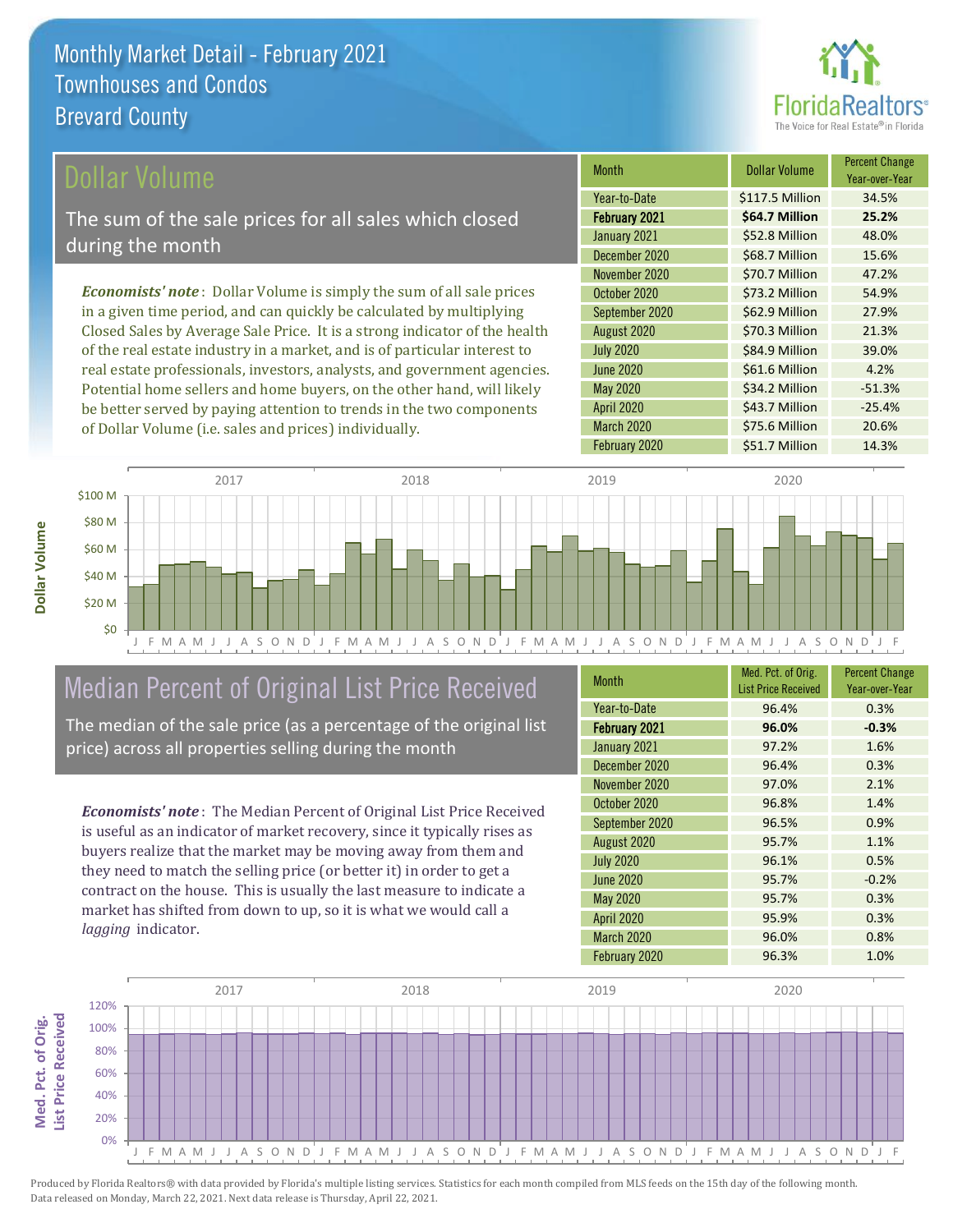

## Median Time to Contract

The median number of days between the listing date and contract date for all Closed Sales during the month

*Economists' note* : Like Time to Sale, Time to Contract is a measure of the length of the home selling process calculated for sales which closed during the month. The difference is that Time to Contract measures the number of days between the initial listing of a property and the signing of the contract which eventually led to the closing of the sale. When the gap between Median Time to Contract and Median Time to Sale grows, it is usually a sign of longer closing times and/or declining numbers of cash sales.

| <b>Month</b>         | <b>Median Time to</b><br>Contract | <b>Percent Change</b><br>Year-over-Year |
|----------------------|-----------------------------------|-----------------------------------------|
| Year-to-Date         | 23 Days                           | $-43.9%$                                |
| <b>February 2021</b> | 23 Days                           | $-53.1%$                                |
| January 2021         | 25 Days                           | $-32.4%$                                |
| December 2020        | 25 Days                           | $-24.2%$                                |
| November 2020        | 21 Days                           | $-44.7%$                                |
| October 2020         | 20 Days                           | $-57.4%$                                |
| September 2020       | 28 Days                           | $-41.7%$                                |
| August 2020          | 28 Days                           | $-44.0%$                                |
| <b>July 2020</b>     | 46 Days                           | 4.5%                                    |
| <b>June 2020</b>     | 43 Days                           | 26.5%                                   |
| May 2020             | 37 Days                           | $-7.5%$                                 |
| April 2020           | 26 Days                           | $-49.0%$                                |
| March 2020           | 30 Days                           | $-33.3%$                                |
| February 2020        | 49 Days                           | 0.0%                                    |



## Median Time to Sale

**Median Time to Contract**

**Median Time to** 

The median number of days between the listing date and closing date for all Closed Sales during the month

*Economists' note* : Time to Sale is a measure of the length of the home selling process, calculated as the number of days between the initial listing of a property and the closing of the sale. *Median* Time to Sale is the amount of time the "middle" property selling this month was on the market. That is, 50% of homes selling this month took *less* time to sell, and 50% of homes took *more* time to sell. Median Time to Sale gives a more accurate picture than Average Time to Sale, which can be skewed upward by small numbers of properties taking an abnormally long time to sell.

| <b>Month</b>         | <b>Median Time to Sale</b> | <b>Percent Change</b><br>Year-over-Year |
|----------------------|----------------------------|-----------------------------------------|
| Year-to-Date         | 66 Days                    | $-19.5%$                                |
| <b>February 2021</b> | 64 Days                    | $-27.3%$                                |
| January 2021         | 66 Days                    | $-12.0%$                                |
| December 2020        | 63 Days                    | $-19.2%$                                |
| November 2020        | 64 Days                    | $-20.0%$                                |
| October 2020         | 57 Days                    | $-31.3%$                                |
| September 2020       | 64 Days                    | $-30.4%$                                |
| August 2020          | 71 Days                    | $-12.3%$                                |
| <b>July 2020</b>     | 85 Days                    | 6.3%                                    |
| <b>June 2020</b>     | 84 Days                    | 15.1%                                   |
| May 2020             | 67 Days                    | $-11.8%$                                |
| <b>April 2020</b>    | 72 Days                    | $-13.3%$                                |
| March 2020           | 69 Days                    | $-11.5%$                                |
| February 2020        | 88 Days                    | 8.6%                                    |

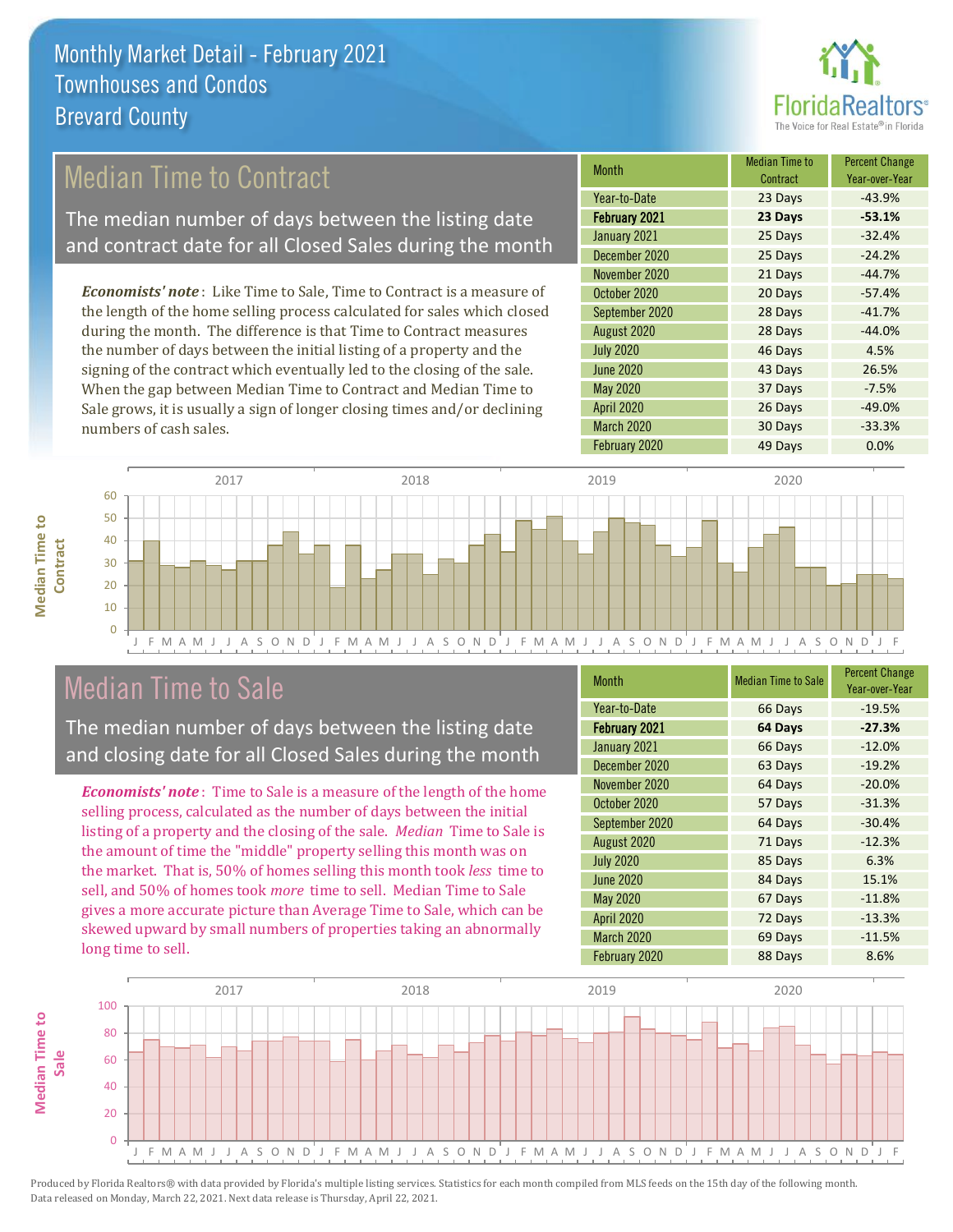

| New Pending Sales                                                              | <b>Month</b>     | <b>New Pending Sales</b> | <b>Percent Change</b><br>Year-over-Year |
|--------------------------------------------------------------------------------|------------------|--------------------------|-----------------------------------------|
|                                                                                | Year-to-Date     | 690                      | 19.8%                                   |
| The number of listed properties that went under                                | February 2021    | 349                      | 22.0%                                   |
| contract during the month                                                      | January 2021     | 341                      | 17.6%                                   |
|                                                                                | December 2020    | 233                      | 33.9%                                   |
|                                                                                | November 2020    | 245                      | $-1.2%$                                 |
| <b>Economists' note</b> : Because of the typical length of time it takes for a | October 2020     | 291                      | 9.0%                                    |
| sale to close, economists consider Pending Sales to be a decent                | September 2020   | 255                      | 23.8%                                   |
| indicator of potential future Closed Sales. It is important to bear in         | August 2020      | 335                      | 24.5%                                   |
| mind, however, that not all Pending Sales will be closed successfully.         | <b>July 2020</b> | 310                      | 3.3%                                    |
| So, the effectiveness of Pending Sales as a future indicator of Closed         | June 2020        | 329                      | 11.1%                                   |
| Sales is susceptible to changes in market conditions such as the               | May 2020         | 268                      | $-1.1%$                                 |



# New Listings

distressed properties for sale.

The number of properties put onto the market during the month

availability of financing for homebuyers and the inventory of

*Economists' note* : New Listings tend to rise in delayed response to increasing prices, so they are often seen as a lagging indicator of market health. As prices rise, potential sellers raise their estimations of value—and in the most recent cycle, rising prices have freed up many potential sellers who were previously underwater on their mortgages. Note that in our calculations, we take care to not include properties that were recently taken off the market and quickly relisted, since these are not really *new* listings.

| <b>Month</b>     | <b>New Listings</b> | <b>Percent Change</b><br>Year-over-Year |
|------------------|---------------------|-----------------------------------------|
| Year-to-Date     | 618                 | $-3.6%$                                 |
| February 2021    | 310                 | 6.2%                                    |
| January 2021     | 308                 | $-11.7%$                                |
| December 2020    | 226                 | $-1.7%$                                 |
| November 2020    | 292                 | 3.9%                                    |
| October 2020     | 289                 | $-10.8%$                                |
| September 2020   | 253                 | 16.6%                                   |
| August 2020      | 326                 | 14.8%                                   |
| <b>July 2020</b> | 286                 | 1.4%                                    |
| <b>June 2020</b> | 258                 | $-23.4%$                                |
| <b>May 2020</b>  | 302                 | $-8.8%$                                 |
| April 2020       | 203                 | $-34.3%$                                |
| March 2020       | 298                 | $-4.8%$                                 |
| February 2020    | 292                 | $-5.8%$                                 |

April 2020 159 159 -43.0% March 2020 210 210 -26.3% February 2020 286 286 4.8%



**New Listings**

Pending Sales **Pending Sales**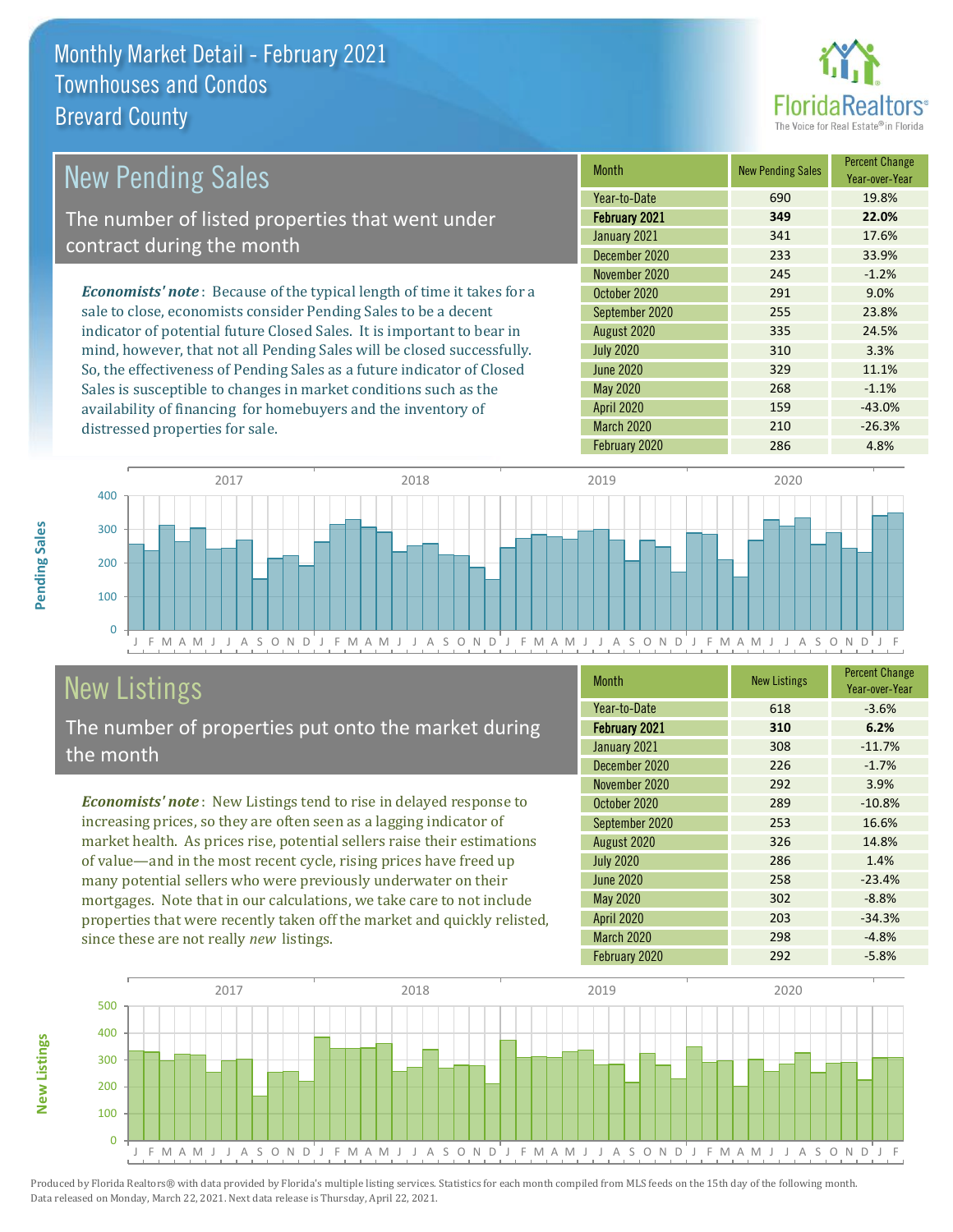

# *Economists' note* : There are a number of ways to define and calculate Inventory (Active Listings) The number of property listings active at the end of the month

Inventory. Our method is to simply count the number of active listings on the last day of the month, and hold this number to compare with the same month the following year. Inventory rises when New Listings are outpacing the number of listings that go off-market (regardless of whether they actually sell). Likewise, it falls when New Listings aren't keeping up with the rate at which homes are going off-market.

| <b>Month</b>             | Inventory | <b>Percent Change</b><br>Year-over-Year |
|--------------------------|-----------|-----------------------------------------|
| <b>YTD (Monthly Avg)</b> | 467       | $-42.8%$                                |
| <b>February 2021</b>     | 440       | $-45.7%$                                |
| January 2021             | 493       | $-40.2%$                                |
| December 2020            | 552       | $-28.0%$                                |
| November 2020            | 588       | $-26.9%$                                |
| October 2020             | 564       | $-30.1%$                                |
| September 2020           | 584       | $-26.7%$                                |
| August 2020              | 624       | $-23.8%$                                |
| <b>July 2020</b>         | 654       | $-23.3%$                                |
| <b>June 2020</b>         | 689       | $-22.4%$                                |
| <b>May 2020</b>          | 801       | $-11.8%$                                |
| <b>April 2020</b>        | 827       | $-8.3%$                                 |
| <b>March 2020</b>        | 852       | $-8.5%$                                 |
| February 2020            | 810       | $-16.2%$                                |



## Months Supply of Inventory

An estimate of the number of months it will take to deplete the current Inventory given recent sales rates

*Economists' note* : MSI is a useful indicator of market conditions. The benchmark for a balanced market (favoring neither buyer nor seller) is 5.5 months of inventory. Anything higher is traditionally a buyers' market, and anything lower is a sellers' market. There is no single accepted way of calculating MSI. A common method is to divide current Inventory by the most recent month's Closed Sales count, but this count is a usually poor predictor of future Closed Sales due to seasonal cycles. To eliminate seasonal effects, we use the 12-month average of monthly Closed Sales instead.

| Month                    | <b>Months Supply</b> | <b>Percent Change</b><br>Year-over-Year |
|--------------------------|----------------------|-----------------------------------------|
| <b>YTD (Monthly Avg)</b> | 2.0                  | $-41.2%$                                |
| <b>February 2021</b>     | 1.8                  | $-45.5%$                                |
| January 2021             | 2.0                  | $-41.2%$                                |
| December 2020            | 2.3                  | $-28.1%$                                |
| November 2020            | 2.4                  | $-29.4%$                                |
| October 2020             | 2.4                  | $-31.4%$                                |
| September 2020           | 2.5                  | $-26.5%$                                |
| August 2020              | 2.7                  | $-22.9%$                                |
| <b>July 2020</b>         | 2.9                  | $-21.6%$                                |
| June 2020                | 3.1                  | $-20.5%$                                |
| <b>May 2020</b>          | 3.5                  | $-12.5%$                                |
| April 2020               | 3.5                  | $-10.3%$                                |
| March 2020               | 3.5                  | $-14.6%$                                |
| February 2020            | 3.3                  | $-21.4%$                                |

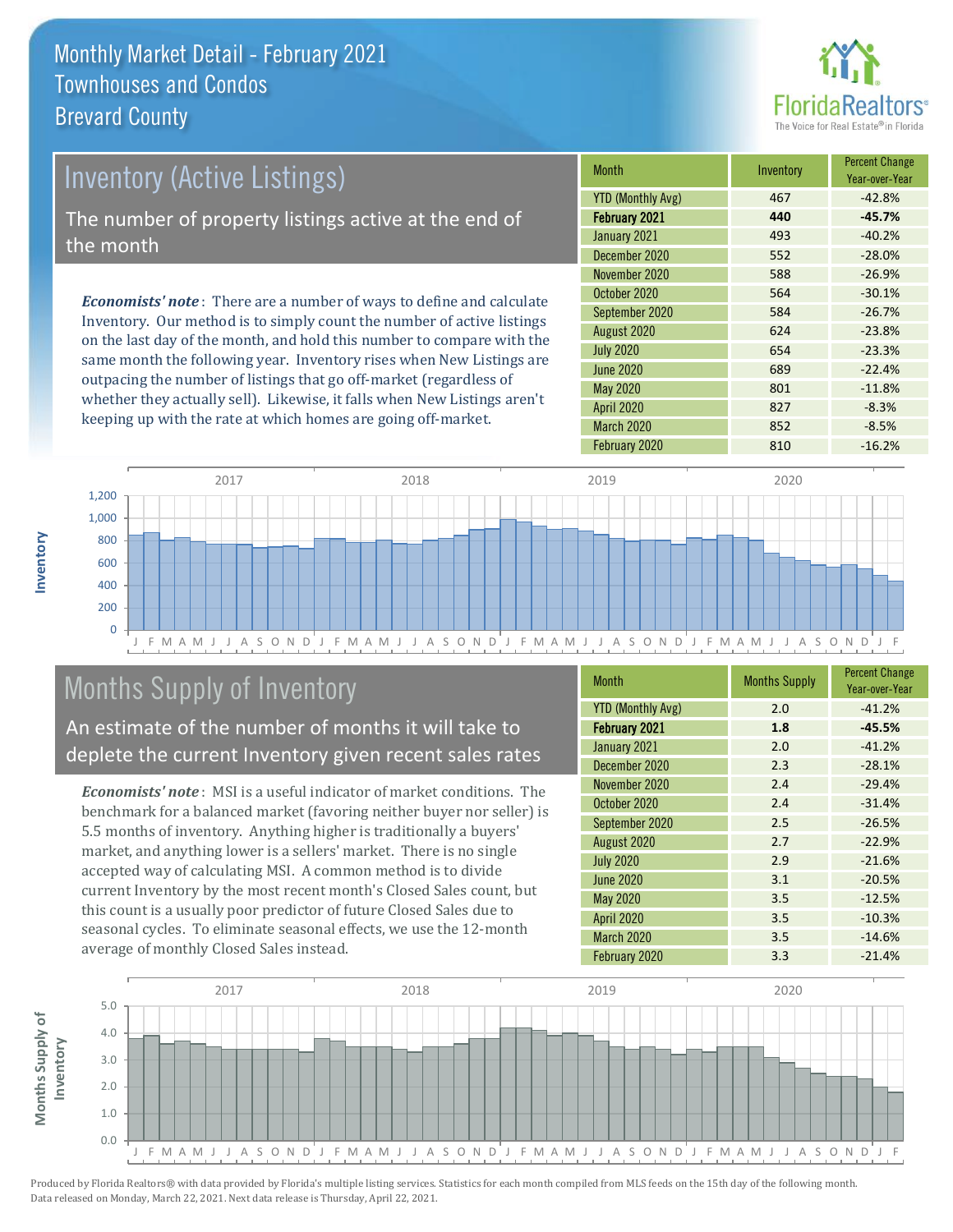

#### *Economists' note:* Closed Sales are one of the simplest—yet most important—indicators for the residential real estate market. When comparing Closed Sales across markets of different sizes, we recommend comparing the percent changes in sales rather than the number of sales. Closed Sales (and many other market metrics) are affected by seasonal cycles, so actual trends are more accurately represented by year-over-year changes (i.e. comparing a month's sales to the amount of sales in the same month in the previous year), rather than changes from one month to the next. \$1,000,000 or more 2 100.0%  $$250,000 - $299,999$  23 -20.7% \$300,000 - \$399,999 36 28.6% \$400,000 - \$599,999 26 52.9% \$600,000 - \$999,999 8 14.3% \$150,000 - \$199,999 51 24.4% \$200,000 - \$249,999 39 56.0% \$100,000 - \$149,999 40 5.3% Sale Price Closed Sales Percent Change Year-over-Year Less than \$50,000 0 0 -100.0% \$50,000 - \$99,999 31 47.6% Closed Sales by Sale Price The number of sales transactions which closed during the month



### Median Time to Contract by Sale Price The median number of days between the listing date and contract date for all Closed Sales during the month

*Economists' note* : Like Time to Sale, Time to Contract is a measure of the length of the home selling process calculated for sales which closed during the month. The difference is that Time to Contract measures the number of days between the initial listing of a property and the signing of the contract which eventually led to the closing of the sale. When the gap between Median Time to Contract and Median Time to Sale grows, it is usually a sign of longer closing times and/or declining numbers of cash sales.

| <b>Sale Price</b>     | <b>Median Time to</b><br>Contract | <b>Percent Change</b><br>Year-over-Year |
|-----------------------|-----------------------------------|-----------------------------------------|
| Less than \$50,000    | (No Sales)                        | N/A                                     |
| $$50,000 - $99,999$   | 23 Days                           | 0.0%                                    |
| $$100,000 - $149,999$ | 19 Days                           | $-54.8%$                                |
| $$150,000 - $199,999$ | 21 Days                           | 0.0%                                    |
| \$200,000 - \$249,999 | 27 Days                           | $-44.9%$                                |
| \$250,000 - \$299,999 | 20 Days                           | $-56.5%$                                |
| \$300,000 - \$399,999 | 33 Days                           | $-65.6%$                                |
| \$400,000 - \$599,999 | 39 Days                           | $-59.8%$                                |
| \$600,000 - \$999,999 | 16 Days                           | $-83.3%$                                |
| \$1,000,000 or more   | 21 Days                           | $-93.8%$                                |



Produced by Florida Realtors® with data provided by Florida's multiple listing services. Statistics for each month compiled from MLS feeds on the 15th day of the following month. Data released on Monday, March 22, 2021. Next data release is Thursday, April 22, 2021.

**Median Time to Contract**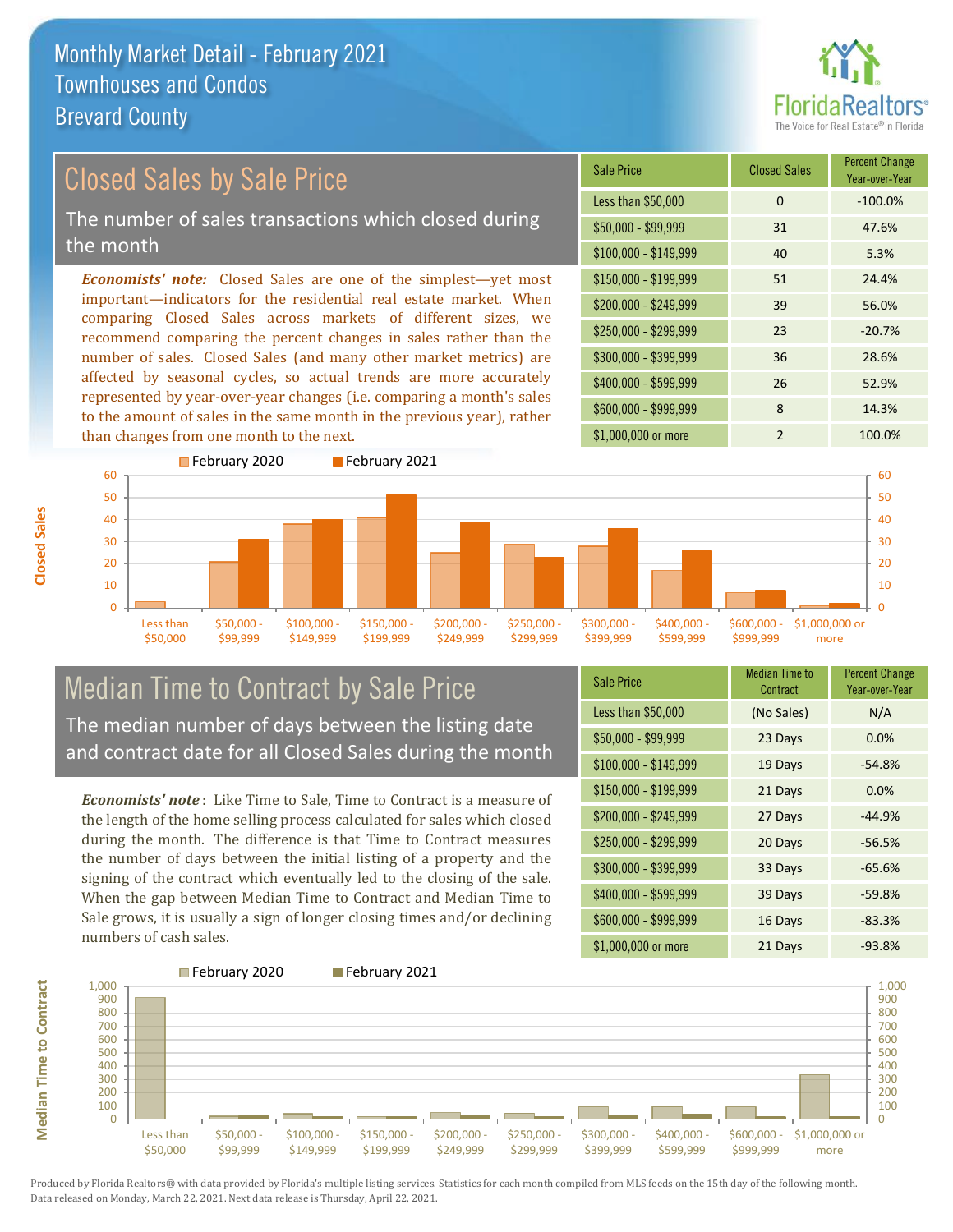

# New Listings by Initial Listing Price

The number of properties put onto the market during the month

*Economists' note:* New Listings tend to rise in delayed response to increasing prices, so they are often seen as a lagging indicator of market health. As prices rise, potential sellers raise their estimations of value—and in the most recent cycle, rising prices have freed up many potential sellers who were previously underwater on their mortgages. Note that in our calculations, we take care to not include properties that were recently taken off the market and quickly relisted, since these are not really *new* listings.





#### Inventory by Current Listing Price The number of property listings active at the end of the month

*Economists' note* : There are a number of ways to define and calculate Inventory. Our method is to simply count the number of active listings on the last day of the month, and hold this number to compare with the same month the following year. Inventory rises when New Listings are outpacing the number of listings that go off-market (regardless of whether they actually sell). Likewise, it falls when New Listings aren't keeping up with the rate at which homes are going off-market.

| <b>Current Listing Price</b> | Inventory | <b>Percent Change</b><br>Year-over-Year |
|------------------------------|-----------|-----------------------------------------|
| Less than \$50,000           | 0         | $-100.0%$                               |
| $$50,000 - $99,999$          | 26        | $-50.9%$                                |
| $$100,000 - $149,999$        | 53        | $-46.5%$                                |
| $$150,000 - $199,999$        | 65        | $-33.0%$                                |
| \$200,000 - \$249,999        | 33        | $-55.4%$                                |
| \$250,000 - \$299,999        | 42        | $-50.6%$                                |
| \$300,000 - \$399,999        | 68        | $-56.4%$                                |
| \$400,000 - \$599,999        | 81        | $-41.7%$                                |
| \$600,000 - \$999,999        | 48        | $-32.4%$                                |
| \$1,000,000 or more          | 24        | $-31.4%$                                |



Produced by Florida Realtors® with data provided by Florida's multiple listing services. Statistics for each month compiled from MLS feeds on the 15th day of the following month. Data released on Monday, March 22, 2021. Next data release is Thursday, April 22, 2021.

**Inventory**